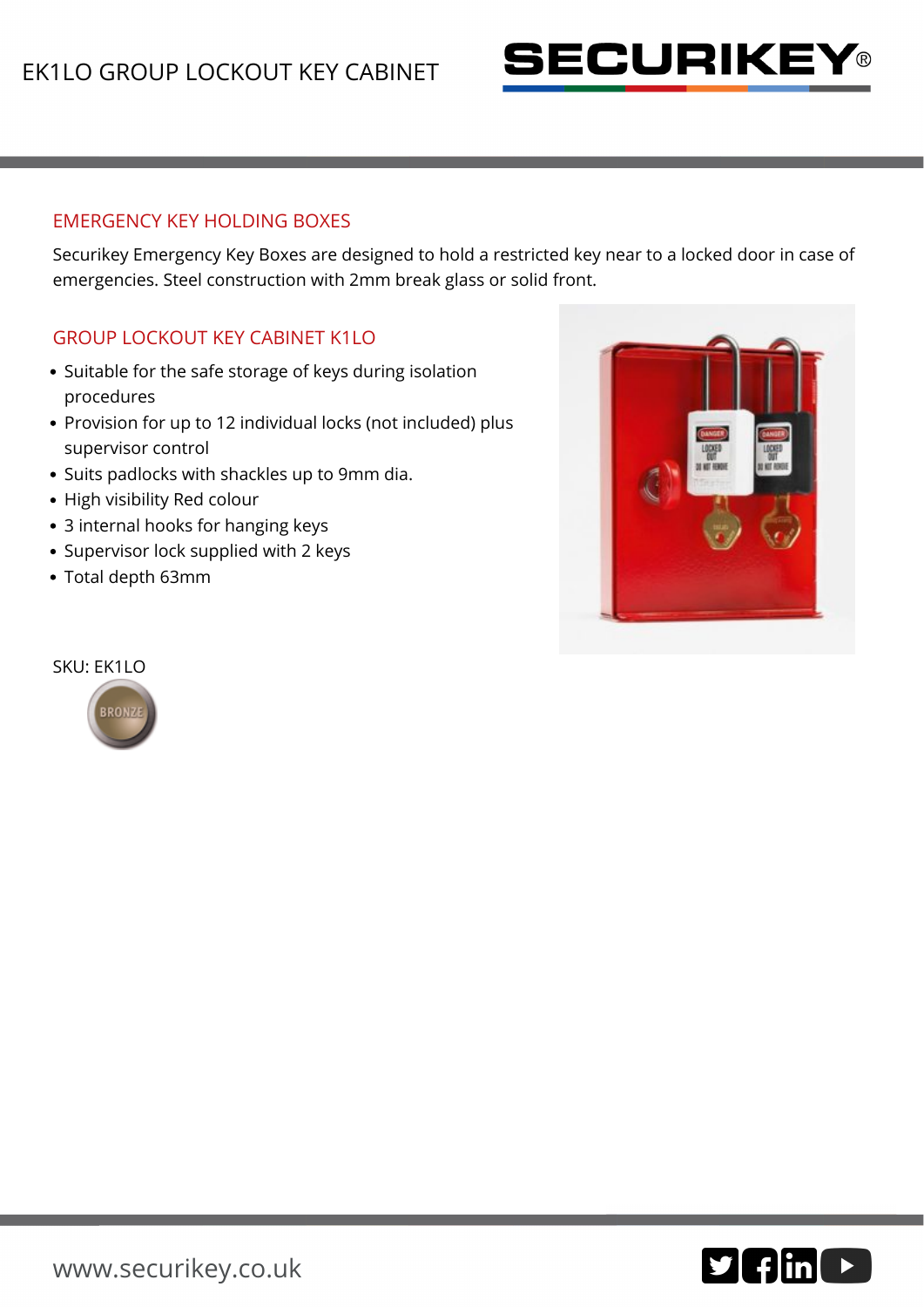

### ADDITIONAL INFORMATION

| Weight                 | 1.000 kg                      |
|------------------------|-------------------------------|
| <b>Dimensions</b>      | 155 (H) x 155 (W) x 63 (D) mm |
| <b>Standard</b>        | <b>Bronze</b>                 |
| Capacity               | 3 keys                        |
| <b>Locking Options</b> | D - Padlocking Cam Lock       |

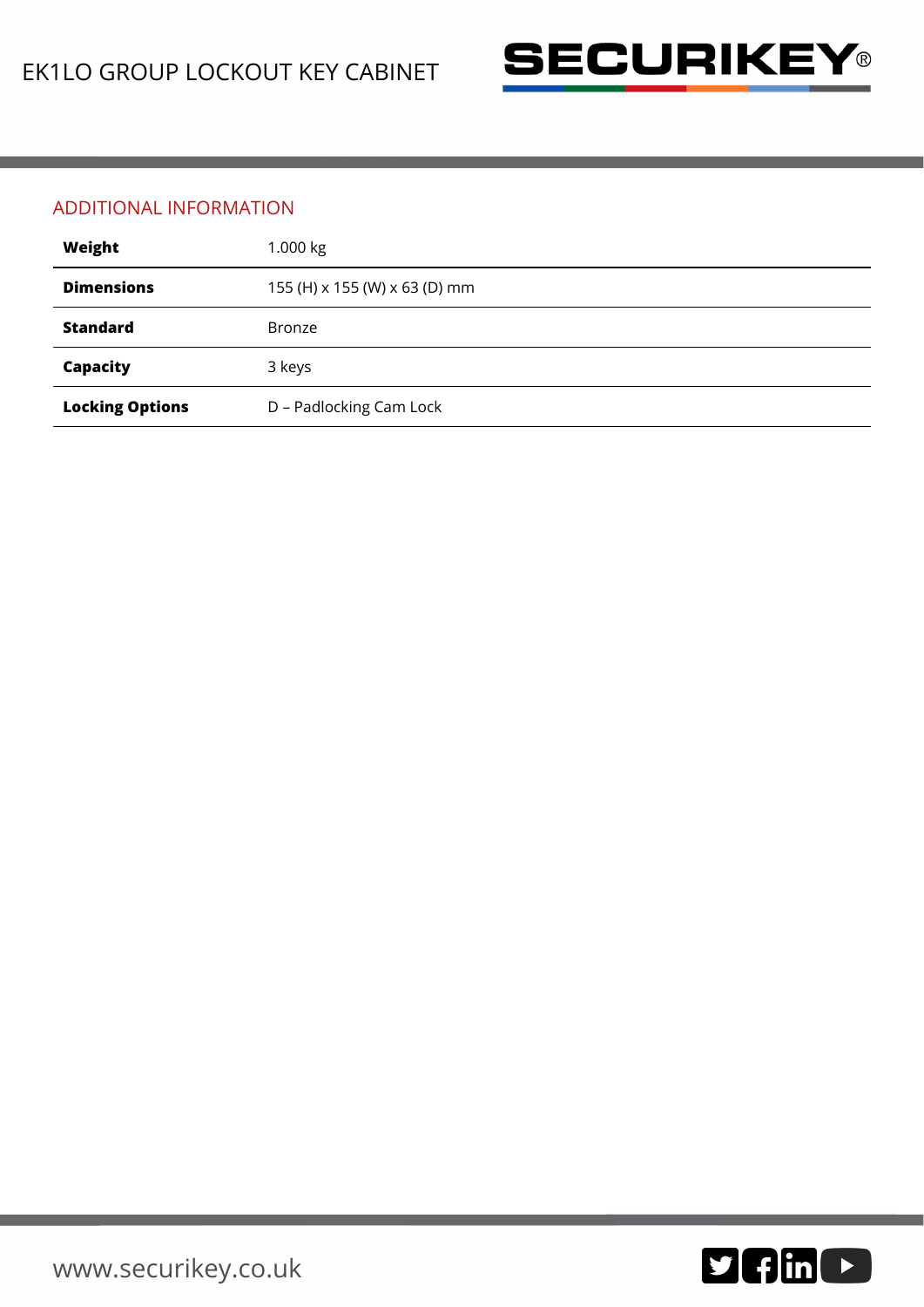

# EK1LO GROUP LOCKOUT KEY CABINET IMAGES





Emergency Key Box Safety Lockout 12 Holes





[www.securikey.co.uk](http://www.securikey.co.uk/)